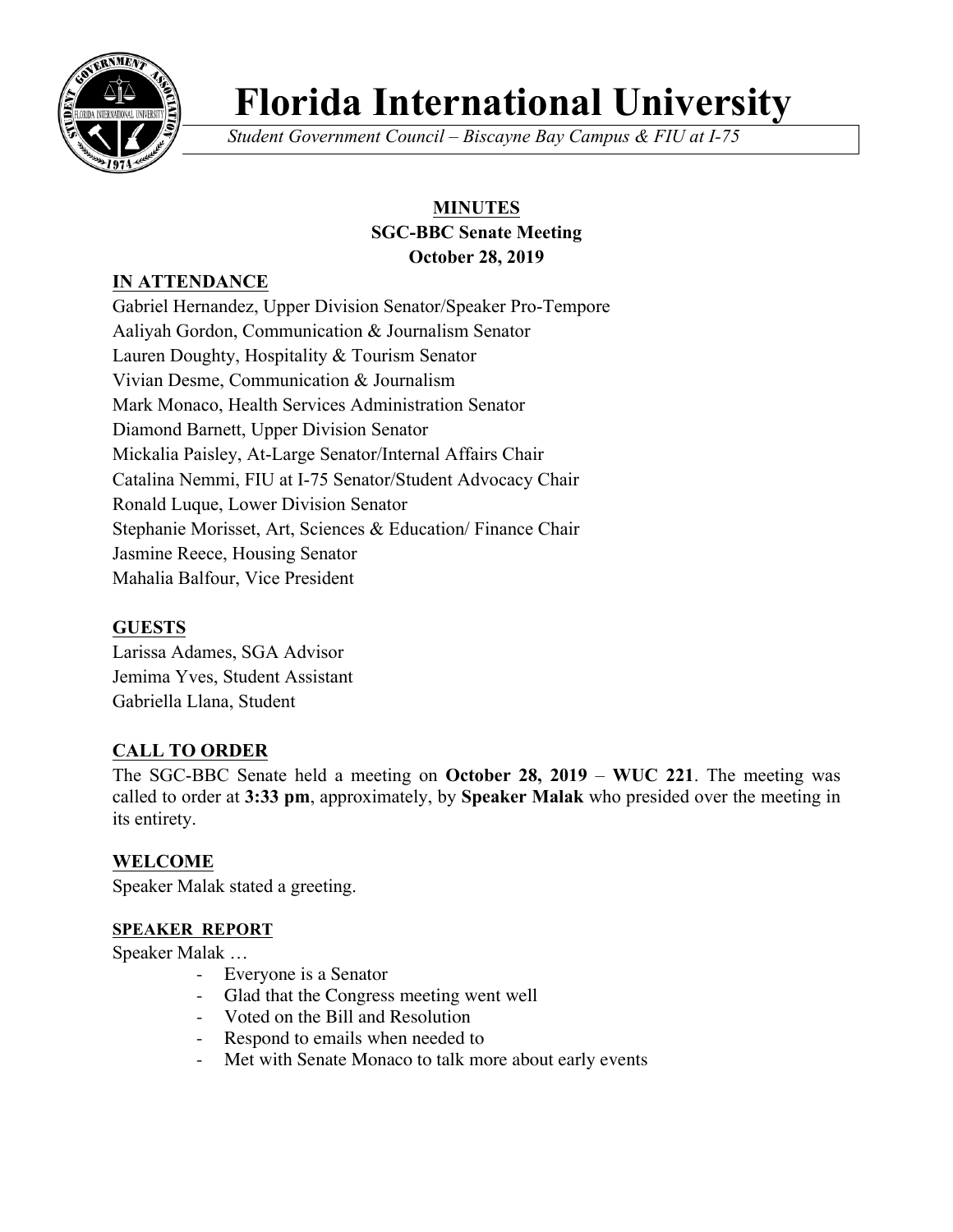#### **VICE PRESIDENT REPORT**

Vice President Balfour …

- Congress meeting was a success
- Don't be timid, always speak out your mind
- Process of planning an event with the director of wellness
- Do not RSVP to an event and Don't show up. It will count against you
- Always give a response back when it's necessary

#### **SPEAKER PRO'S REPORT**

Speaker Pro Hernandez…

- Greeting
- Congress meeting was a success
- Everyone was vocal and professional
- Committee Report
- Committee Minutes
- Nov 12-14  $\Rightarrow$  attending the Tally

#### **ADVISOR'S REPORT**

Ms. Adames…

Trip latest date to submit is NOv.1st 2019

• Dining room: survey to complete

#### **Finance Chair Report**

Senator Morisset…

• \$3,000 left in their budget

#### **Internal Affairs Chair Report**

Ms. Paisley...

- Please respond to emails regarding office hours and other council assigned duties
- 10/24/2019 Internal Affairs meeting.
- Please ask questions regarding "Level Up".

#### **Student Advocacy Chair's Report**

Ms. Nemmi...

• Student Advocacy committee developing a flyer for student concerns and to update times and dates for Conversations with Panthers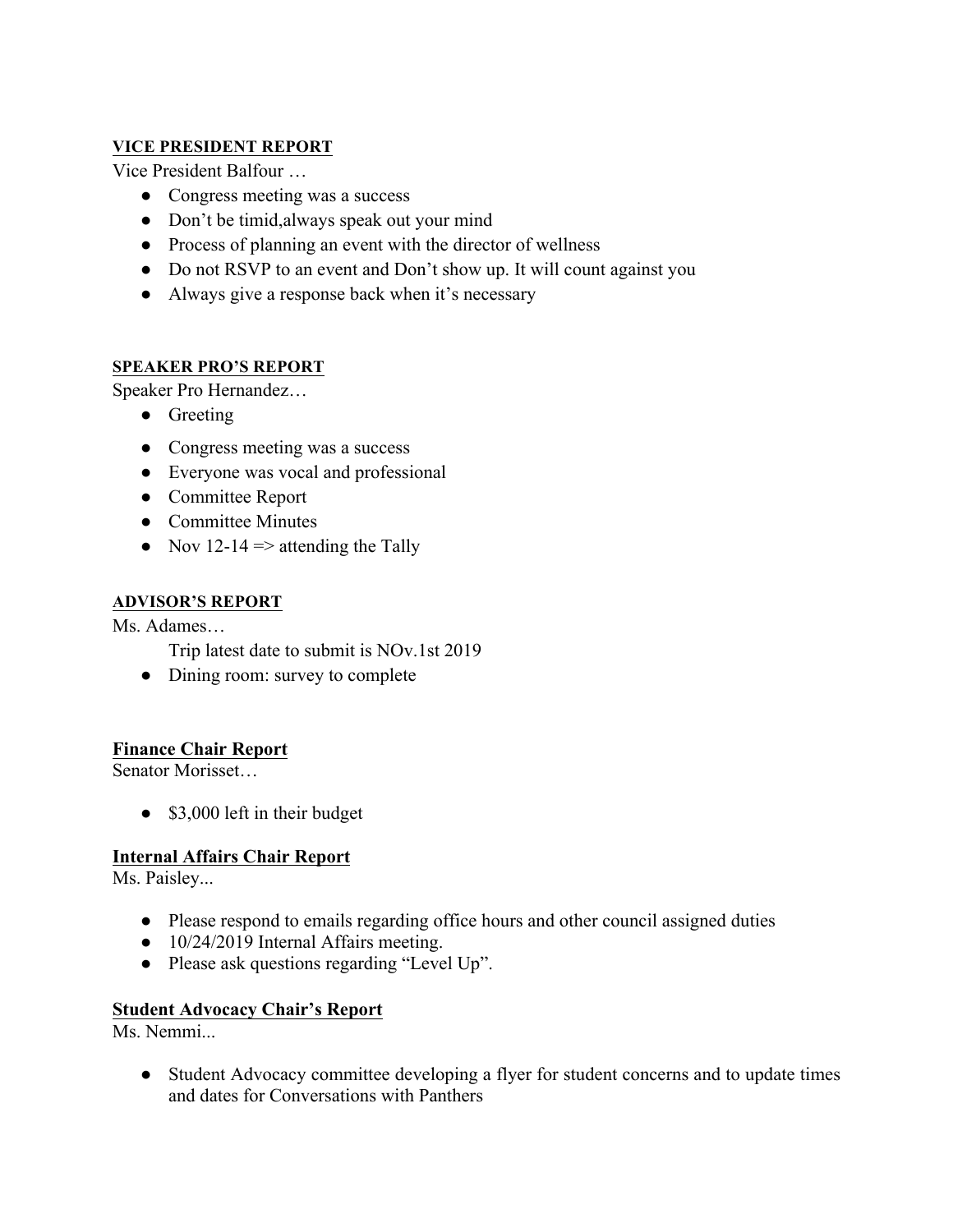- Mid-term Motivational Academic event  $10/15/2019$  @ I-75 from 4:30 PM 6:30 PM.
- Chick Fila FIU discrimination law.
- LBGT (GSA presented a resolution  $\omega$ ) MMC but also would like to present resolution  $\omega$ BBC)
- Tabling on M,T,W (Student Concerns).
- Therapy session (Student Support).
- Art therapy event in December.
- Town Hall will be hosted in December 2019 for the Fall and January 2020 for the Spring.
- Survey on campus clinic services. .
- Post-free shuttle survey.
- Recycling information to provide with students and community.

#### **Operational Review Report**

Ms. Desme reported…

- Blue table talk was very successful.
- Addressed if anyone wanted to join the committee
- Sponsors needed for her resolution.

#### **OLD BUSINESS**

#### **A. Approval of the Minutes**

Senator Monaco moves to approve Senate Meeting Minutes of 10.7.2019.

Senator Gordon seconded. Had a discussion.

Senator Paisley informed that minutes are not ready for approval.

Speaker Hernendez struct to approve the motion.

Senator Paisley moved to table the minutes at the next Senate meeting. Senator Gordon second and Speaker Hernendez struct the motion.

Senator Nemmi moved to table the minutes until 10/28/2019. Senator Gordon seconded the motion and the motion was voted unanimously.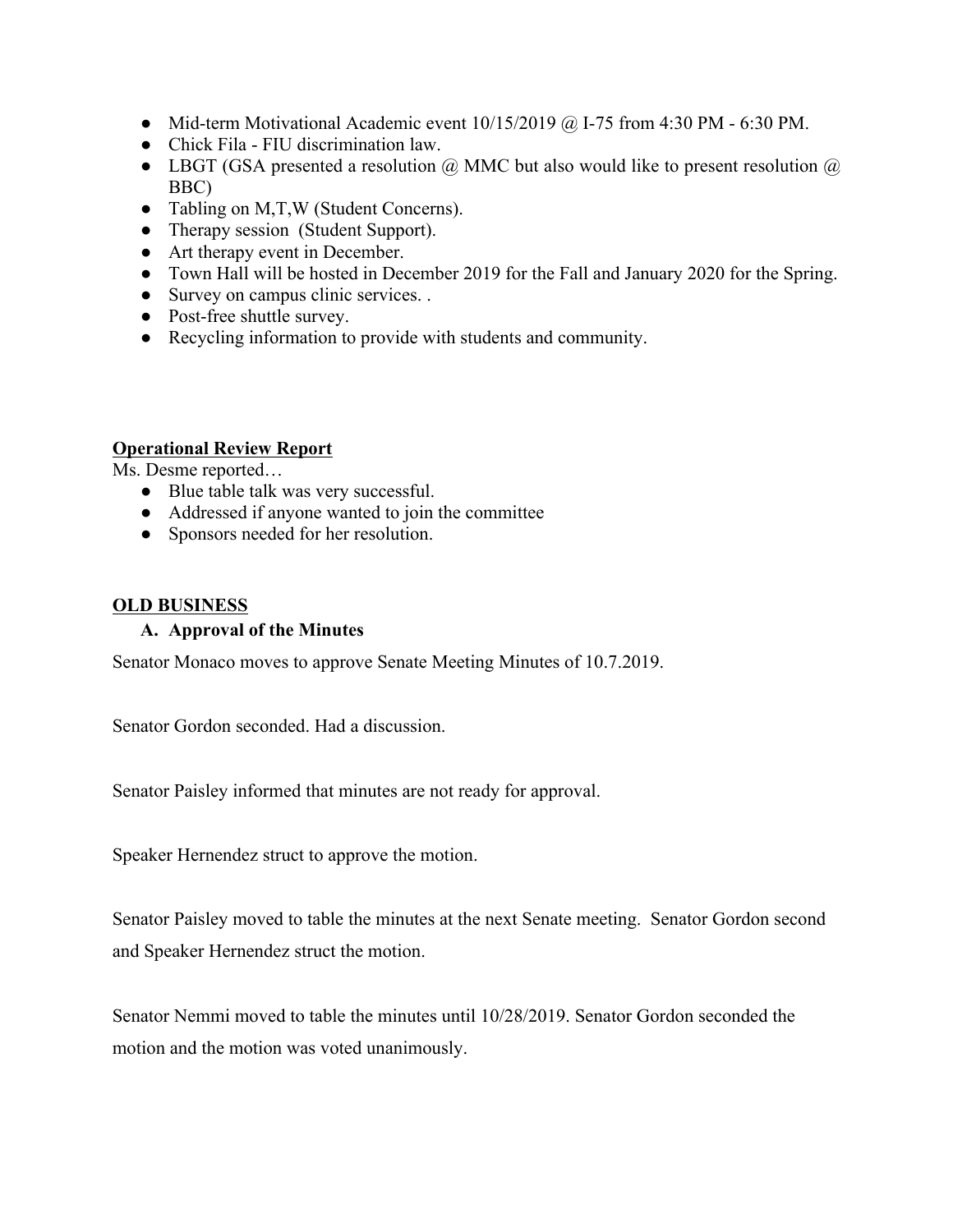#### **NEW BUSINESS**

Gabriella presented herself.originally from Puerto Rico. She talked about her sustainable ways that her dad taught her with their family farm

LEED  $\Rightarrow$  certified Building : use monitoring for buildings

- Ideas: Zip Car

Student can rent out cars which may help for many other purposes

- 11/13/2019 from 12:00PM-2:00PM
- \$150 for Food/Decorations
- Giveaways
- Veterans will be teaching the students
- Gordon move permanently to table

Roll call Vote

Senator Hernandez- Yea Senator Gordon- Yea Senator Doughty- Yea Senator Monaco - Abstain Senator Barnett - Yea Senator Paisley - Yea Senator Nemmi - Yea Senator Luque- Yea Senator Morisset- Yea Senator Reese- Yea VP Balfour- Yea Speaker Malak- A

With a vote of 10-0-1, Gabriella Llana was appointed as Director of Campus Sustainability.

#### **A. First Reading of** *U-Wide Bill 2019.0002*

Senator Paisley moved to approved University WIde Bill 2019.0002. Senator Nemmi seconded.

Roll call Vote

Senator Hernandez- Yea Senator Gordon- Yea Senator Doughty- Yea Senator Monaco - Yea Senator Barnett - Yea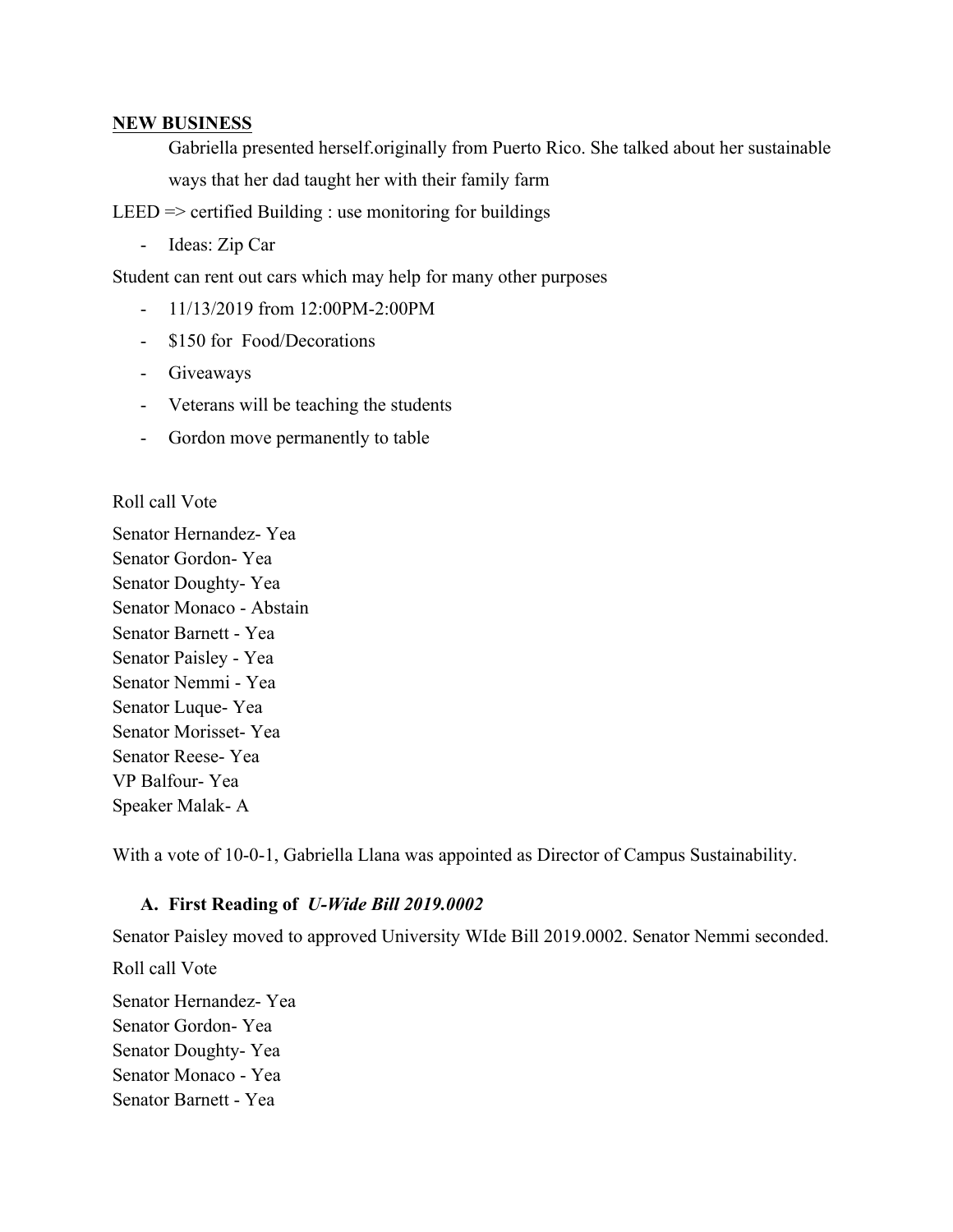Senator Paisley - Yea Senator Nemmi - Yea Senator Luque- Yea Senator Reese- Yea VP Balfour- Yea Speaker Malak- Yea

With a vote of 11-0-0, the motion passes.

Senator Morisett returns to the senate meeting at 4:15pm.

#### **B. First Reading of Resolution 2019.0013**

Senator Nemmi presents Resolution 2019.0013 for the first reading. Senate Nemmi stated that some of the statistics found in the resolution are from Healthy Living.

Point of Personal Privilege was granted to Senator Monaco at 4:34pm.

#### **C. Chair/Committee Nominations:**

○ R.L.J Chair

No nominations made

○ Finance Committee

No nominations made

Point of Personal Privilege was granted to Senator Nemmi at 4:36pm.

#### **DISCUSSION**

#### **A. Open Forum**

#### **I. Student Concerns**

Bus never came 10/23/19

Bus backup 8:00AM 10/22/19 didn't know the route

Complained about food on campus

Wondering if food truck will come back around

#### **II. Senate Concerns**